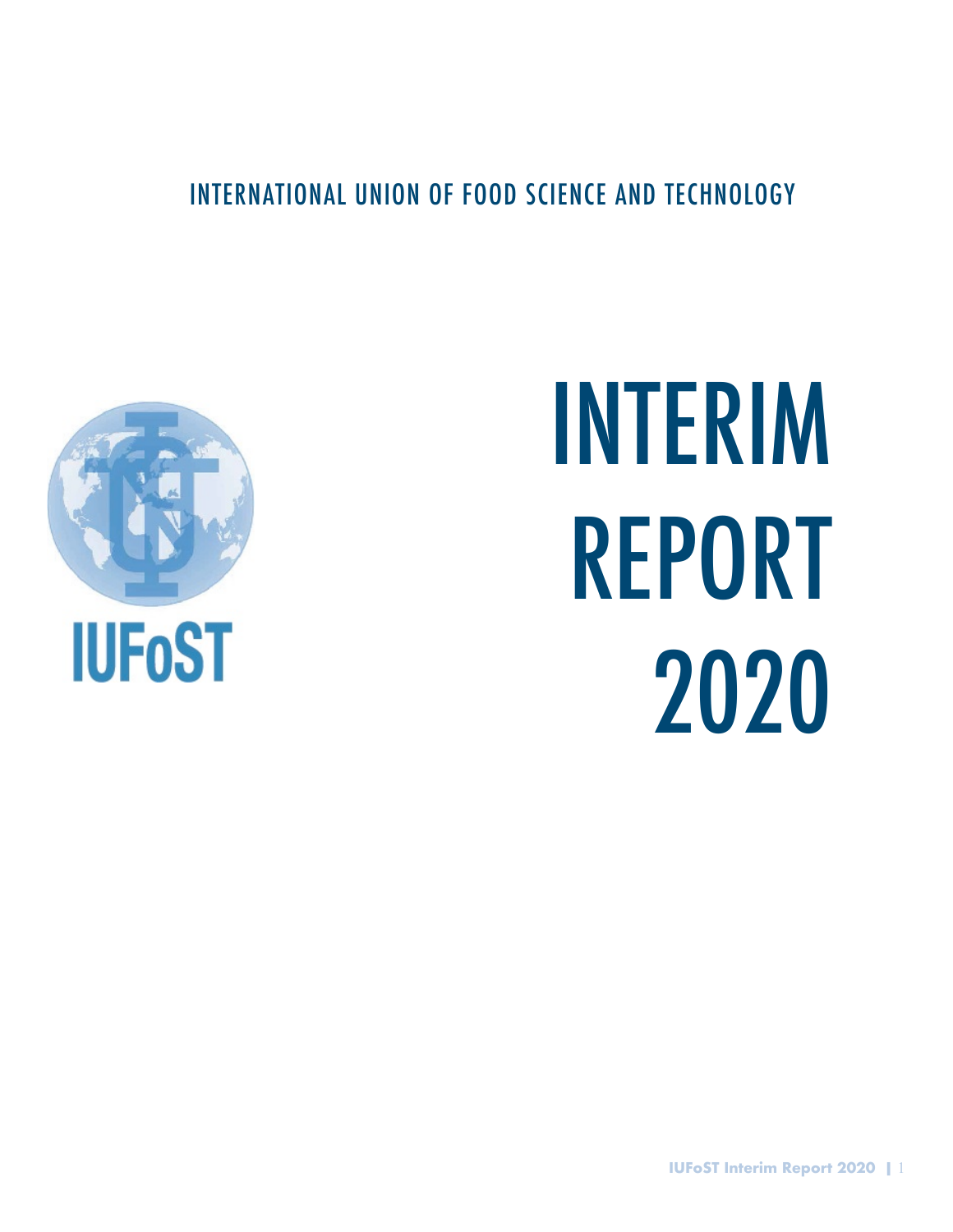# IUFoST Board

Mansel Griffiths (Canada), Suzana Lannes, (Brazil), Gerald G. Moy (Switzerland), Ruth Oniang'o (Kenya), Vish Prakash (India), Pingfan Rao (China), Mary Schmidl (USA), Fereidoon Shahidi (Canada), Shuo Wang (China)

## Scientific Council

Rotimi Aluko (Canada), Hongda Chen (USA), Gordon Robertson (Australia), Fereidoon Shahidi (Canada)

## Academy Council

Roger Clemens (USA), Alastair Hicks (Australia), Chen Jian (China), Aman Wirakartakusumah (Indonesia)

## Committees:

Education: Cristina Silva (Portugal) Food Safety: Carol Ann Wallace (UK) Food Security: John McDermott (USA) Food Safety Curriculum Task Force: Brian Bedard (Canada) COVID-19 Task Force: Cheikh Ndiaye (Senegal)

# Administration:

Judith Meech

IUFoST Secretariat: Secretariat@iufost.org IUFoST Website: www.iufost.org

# ABOUT IUFoST

IUFoST is the global scientific organization representing more than 300,000 food scientists and technologists through its work in over 100 countries around the world. It is a voluntary, non-profit association of national food science organizations linking the world's food scientists and technologists. IUFoST is one of only 39 scientific unions elected into membership of the International Science Council by its multi-disciplinary peers and IUFoST is the sole representative of the discipline of food science and technology. IUFoST also represents international food science and technology community to other international organizations, such as WHO, FAO, UNDP and UNIDO.

# VISION

To strengthen the application of food science and technology for the benefit of all humanity

# MISSION

Promote international co-operation and information exchange, to provide education and training to food scientists and technologists around the world and to promote professionalism and professional organization among food scientists and technologists.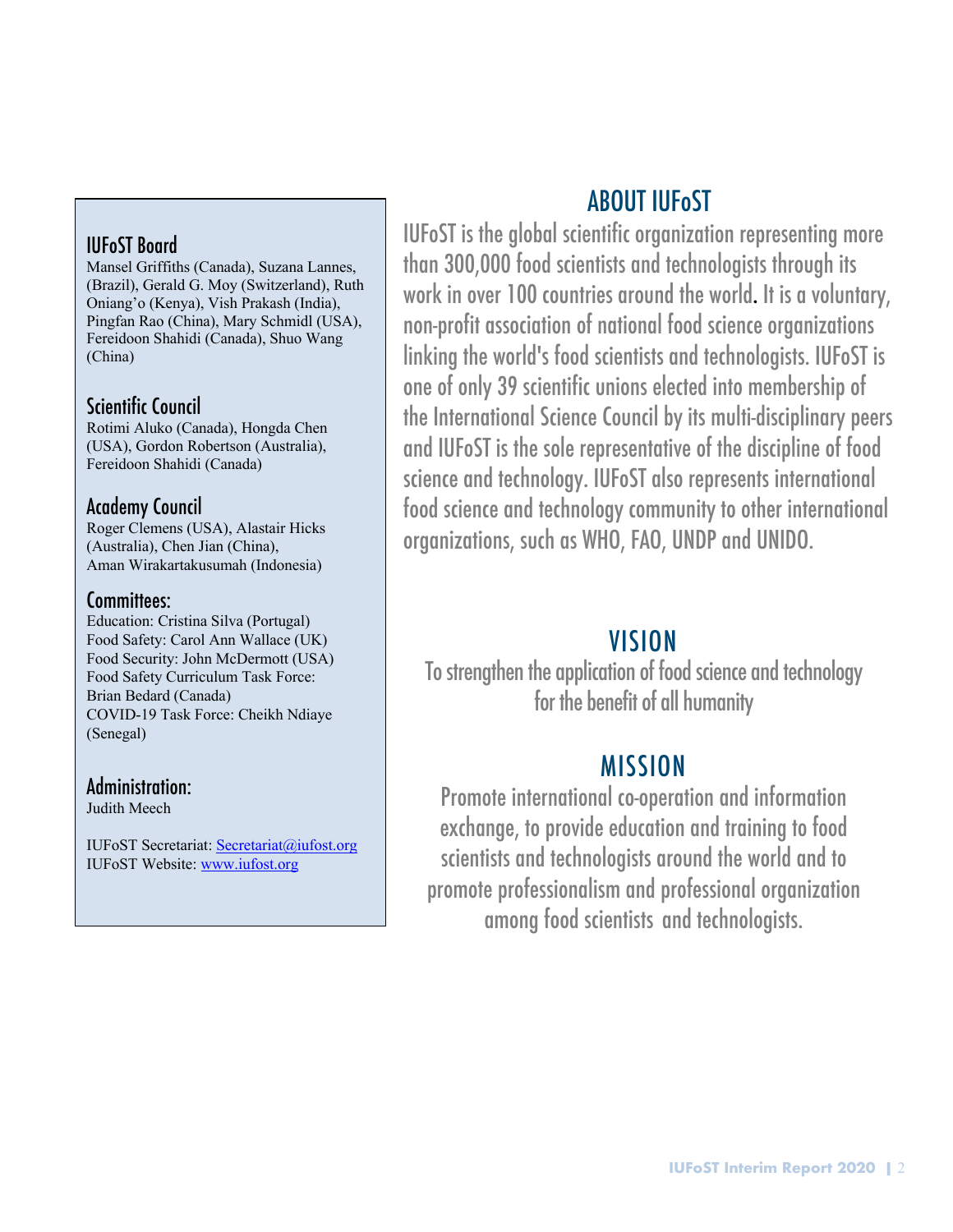# TABLE OF CONTENTS

| <b>CONTENT</b>                                                                         |                                                                                                                                      | <b>PAGE</b>                                                     |
|----------------------------------------------------------------------------------------|--------------------------------------------------------------------------------------------------------------------------------------|-----------------------------------------------------------------|
| <b>IUFoST Board Report</b>                                                             |                                                                                                                                      | Page 4                                                          |
| <b>Focus on Food Science and Technology</b><br>1. IUFoST Scientific Roundtables (SRDS) |                                                                                                                                      | Pages $5 - 14$                                                  |
| SRD1 Food Losses and Waste<br><b>SRD Extraordinary Series</b>                          | SRD2 Climate Change and Food                                                                                                         | Page 5<br>Page 5                                                |
|                                                                                        | SRD3 COVID-19 and Food Safety<br>SRD4 COVID-19 and Developing Economies<br>SRD5 IUFoST / UNIDO / Parera - Supporting the Food Sector | Pages $5 - 7$<br>Pages $7 - 10$<br>Page 10                      |
| 2. Challenges for Food Science and Technology                                          |                                                                                                                                      | Page 11                                                         |
| 3. Scientific Information Bulletins (SIBs)                                             |                                                                                                                                      | Page 11                                                         |
| 4. Survey for Educators                                                                |                                                                                                                                      | Page 11                                                         |
| 5. IUFoST Global Food Summit                                                           |                                                                                                                                      | Page 11                                                         |
| 6. UN 2021 Summit                                                                      |                                                                                                                                      | Page 11                                                         |
| Czech Republic<br>Nigeria<br>Taiwan                                                    | 7. Adhering Body Reports and Regional Group activity<br>ALACCTA (Regional Group for Central and South America)                       | Pages 12 - 14<br>Page 12<br>Pages 12 - 14<br>Page 14<br>Page 14 |
| 8. Finance Update                                                                      |                                                                                                                                      | Page 15                                                         |
| 9. In Remembrance                                                                      |                                                                                                                                      | Pages $16 - 17$                                                 |
| 10. Administrative Update                                                              |                                                                                                                                      | Page 17                                                         |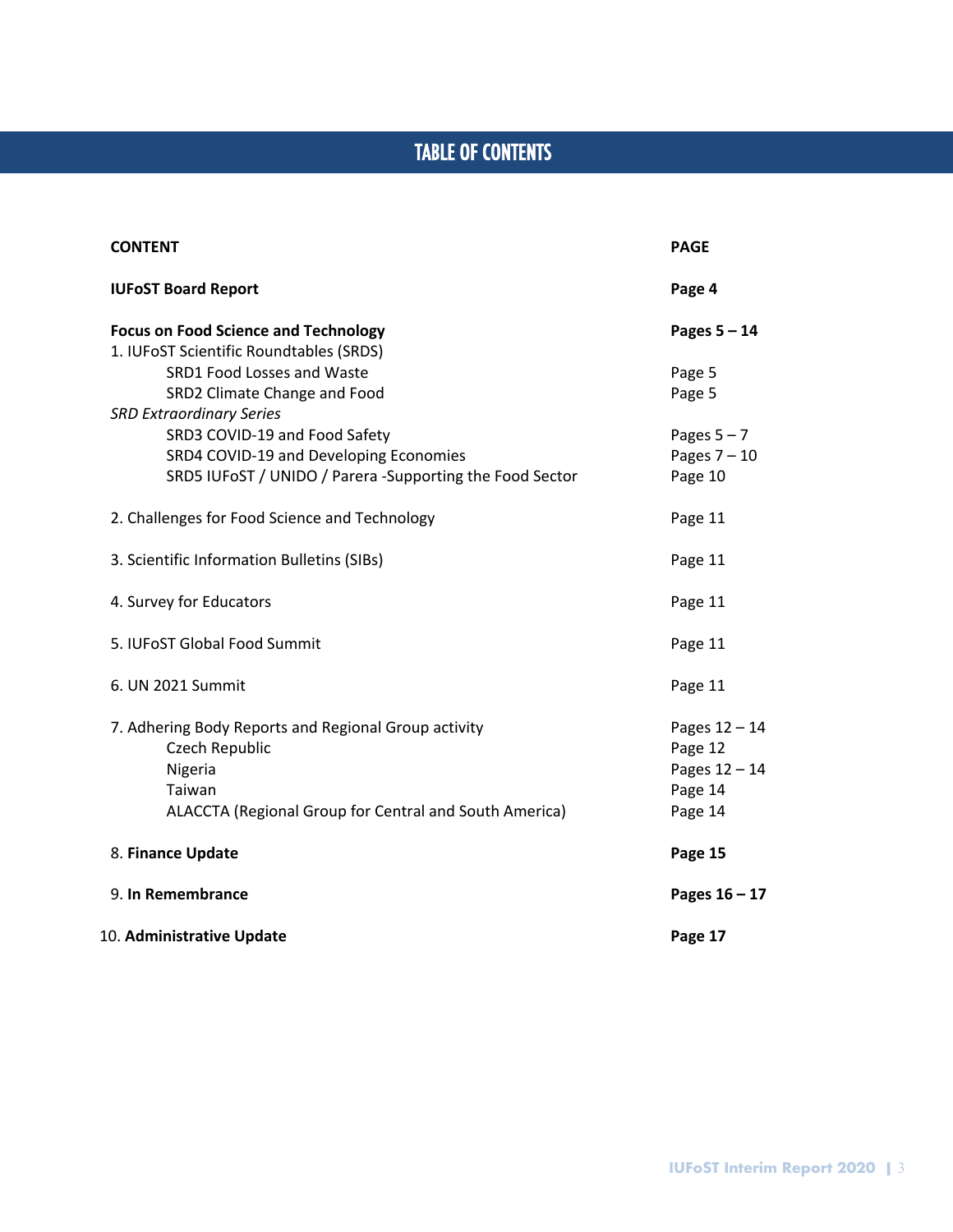# IUFoST BOARD REPORT

The Members' Meeting of 31 January 2020 ratified the decisions and actions of the Board and supported the aims and objectives of the Union as expressed at the meeting. This Board Report follows the Report to Members in January but other aspects cover a longer period of time, including several welcomed Adhering Body Activity Reports, some news on Regional activity, work from IUFoST committees and of course, activities of IUFoST related to the COVID-19 global health crisis.

Good Governance has been the focus of the Board's work in a rather difficult period. The approach that has proved to be successful was to reinforce the Board's culture whereby all members are treated with respect and collegiality and mindful of the exercise of their duties to serve the greater good of the Union. The Board is pleased also to report that already several new and returning country members are being added to the roster of the Union.

The Board has continued to hold monthly Board meetings. All Board Directors have been involved in all the work of the Union and this has allowed the Board to practice governance that is not divided between operational branches (Executive and Board) as the Board is the ultimate authority in any case. This more democratic and effective approach to governance has served well, particularly as the Executive Director was made a full-time position by the Board in August 2019.

The Board wishes to take this opportunity to thank everyone for their dedication and service and is grateful for all their expertise in guiding IUFoST forward.

#### **Committees of the Union**

The Board of Directors manages the work of the Union and works with all its committees to achieve the Union's objectives. New By-Laws were introduced in October 2018, which had a few unforeseen conflicts and deficiencies. The Board has promised to relay recommendations to the Membership in advance of the General Assembly that is scheduled for 20 August 2020. In the meantime, there may be one or two proposals put before the Members to facilitate the circumstances of this Term of Office. The Board thanks all its committees, past and present for their work.

During these past few months the Board has initiated and/or approved many actions to benefit the Union, both administratively and scientifically. Members will see an outline of some of these measures in the following pages. IUFoST has turned its attention to science again with the support of its members, the Scientific Council, the International Academy of Food Science and Technology and its Fellows as well as other friends and colleagues.

IUFoST meetings and reports to its members, colleagues and friends will continue between now and the IUFoST General Assembly - to be held by virtual means - on 20 August 2020.

Lastly, but perhaps most important, the Board thanks the Members of the New Zealand Organising Committee, NIFST President Dr. Richard Archer, Executive Director Rosemary Hancock and the many others who have worked tremendously hard and effectively in preparing for the IUFoST World Congress. As you are aware, the Congress had to be postponed because of the current global health crisis. We will be working closely together to find the best timing to reinstitute the countdown to the IUFoST World Congress in New Zealand.

#### *IUFoST Members' Inputs:*

*"Ensure an adequate supply of appropriately prepared personnel to meet the needs of the global food supply in the coming years."*

*"Strengthen food science and technology research."*

*"Engage with Policy Makers"*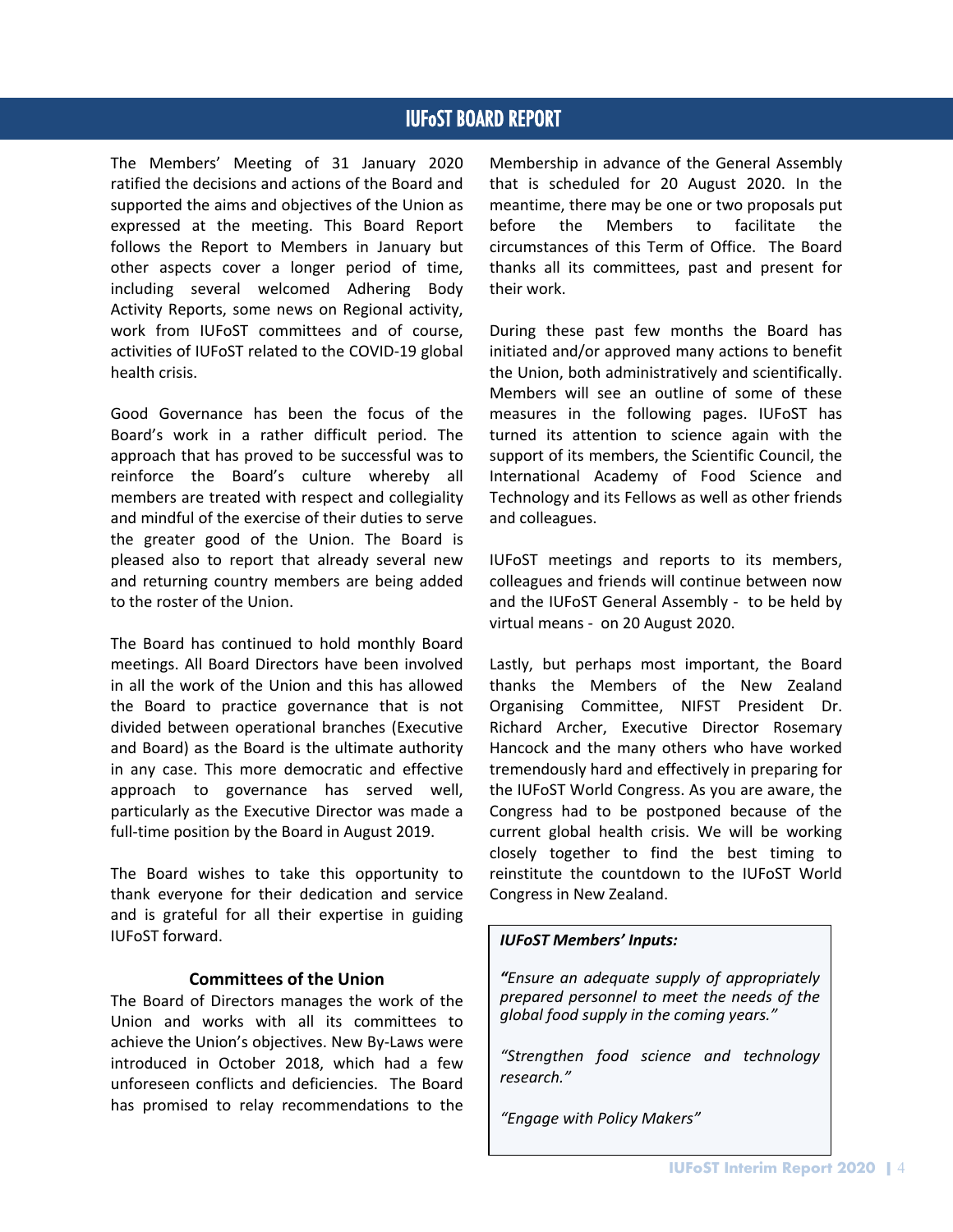# ADVANCING FOOD SCIENCE AND TECHNOLOGY

The Union is again focused on advancing science and the discipline of Food Science and Technology to fulfill the IUFoST mission and vision. The role of IUFoST is to provide global leadership for the profession in ways most useful and relevant to its members and those who depend on food scientists and technologists as well as engineers to improve the safety and security of the food supply.

The outcomes of the information requests sent by the IUFoST Board late in 2019 showed that members overwhelmingly were in agreement that IUFoST must turn its attention back to its scientific mission and vision. Representing scientific professionalism and integrity, IUFoST should leverage its authoritative global scientific voice for the world's food science and technology community to increase the visibility of the profession and IUFoST members to position Food Science and Technology as central to policy development at all governmental levels. Members were particularly supportive of the introduction of Roundtables on critical and emerging issues. Members supported the introduction of other forums to show the depth of science available in IUFoST and to increase and enhance the discipline in general. Members were also invited to provide some detail of their work over the past year and you will find some of these contained in this report. Information on the work of IUFoST committees and working groups is provided here according to their recent activity.

*"Ensure that academic research is relevant to bringing solutions to food security and that the research can be applied to the real world."*

#### **IUFoST SCIENTIFIC ROUNDTABLES (SRDs)**

The series of Scientific Roundtables on current and important issues began with two subjects: SRD1 - *Food Losses and Food Waste* and SRD2 - *Climate Change and Food*. Summaries of these programmes are available through the Secretariat and on the IUFoST website (www.iufost.org). Panelists included Nobel Laureate **Gordon McBean**, scientists from the International Food

Policy Research Institute, Academy Presiding Officer **Roger Clemens**, Academy Fellows, **V. Prakash**, **Stephane Guilbert**, **Hongda Chen**, **Nina Federoff** and Early Career Scientist **Alexander Mathys**. Further information and actions are forthcoming from IUFoST members and regional bodies. Other Scientific Roundtables in the pipeline include one on Sustainable Packaging.

#### **CHALLENGES OF THE COVID-19 PANDEMIC**

In the light of the COVID-19 pandemic, the role of food science and technology to provide safe, sufficient and nutritious food for the billions of people on lockdown or restricted conditions is now urgent and unprecedented in scope. From research and development of new food systems to the practical need of providing food for front line workers, the challenge to the food science and technology community has never been greater. To respond, IUFoST has established a COVID-19 Task Force and has held two Roundtables related to the global health crisis, which are described below.

The first roundtable was initiated when IUFoST invited **the Chinese Institute of Food Science and Technology** (CIFST) to cooperate in a roundtable on COVID-19 and Food Safety. On 21 March 2020, IUFoST in collaboration with CIFST convened an Extraordinary Scientific Roundtable (SRD3) entitled - *COVID-19 and Food Safety and its implications, Challenges and Solutions for the Food Industry*.

This Roundtable was arranged to provide preliminary guidance to the international food science and technology community and the food industry concerning the COVID-19 pandemic. IUFoST and CIFST recognized that the expert advice may be helpful to the food industry, scientific agencies and governments in ameliorating the impact of this crisis on the food supply, as well as offering suggestions for postpandemic consideration. A summary report of this roundtable is posted on the IUFoST website (www.iufost.org).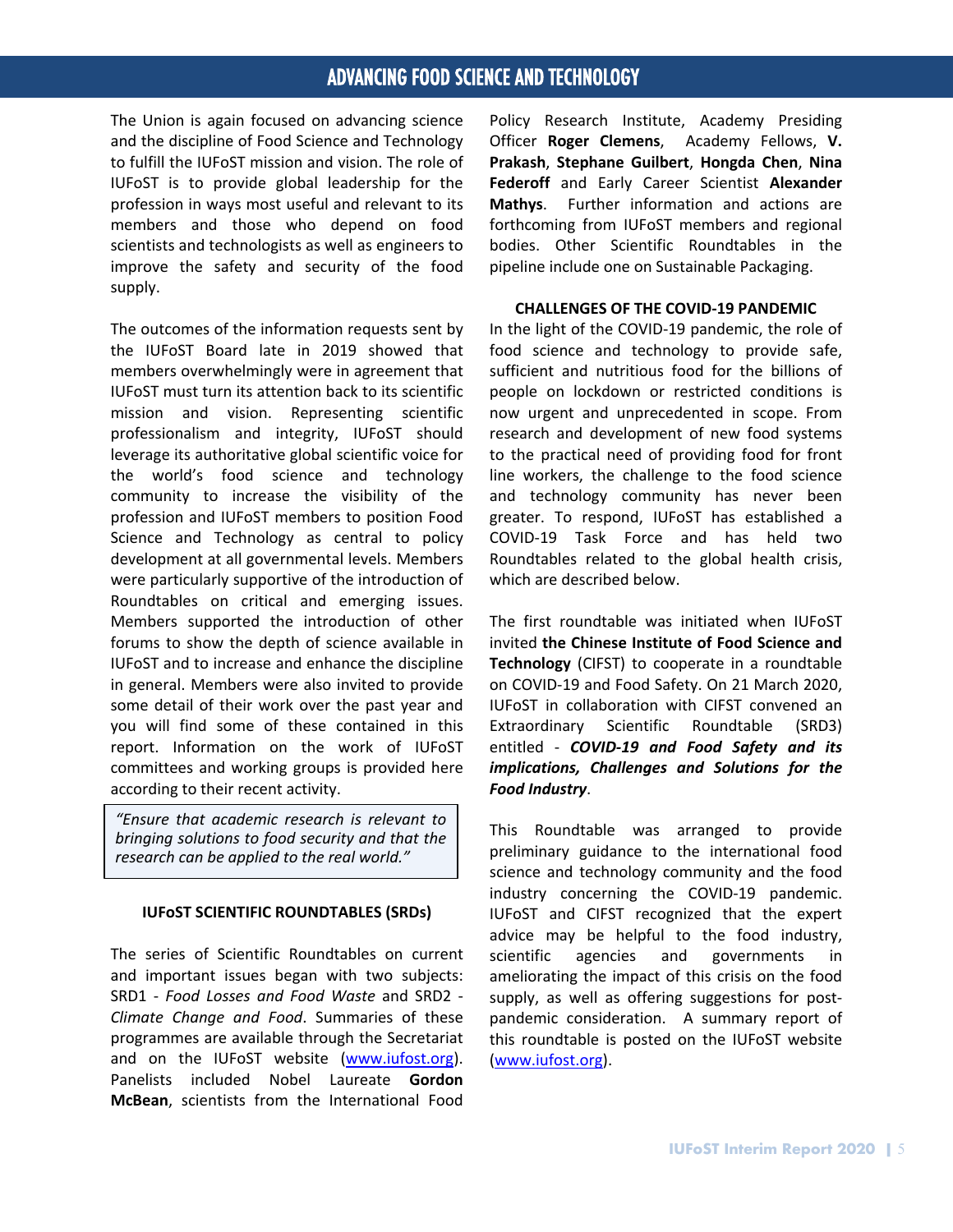**Dr. Junshi Chen**, Chief Adviser, China National Center for Food Safety Risk Assessment and **Dr. Pingfan Rao**, IUFoST Past President, Professor and founding Director of CAS.SIBS-Zhejiang Gongshang University Joint Center for Food and Nutrition Research in Hangzhou, China co-chaired the Roundtable.

The General Introduction on IUFoST and Welcome was provided by **Dr. Fereidoon Shahidi**, IUFoST Scientific Council Chair and the Background to this Extraordinary Roundtable was presented by Dr. Pingfan Rao.

The Programme: *Scientific cognition of COVID-19 zoonotic disease*, **Dr. Peter Ben Embarek**, Unit Head, Monitoring of Nutrition and Food Safety Events, International Food Safety Authorities Network (INFOSAN), World Health Organization; *COVID-19 and Food safety and its challenges to the food industry*; **Dr. Junshi Chen**, Member, Chinese Academy of Engineering; Chief Advisor of China National Center for Food Safety Risk Assessment; *The future of the food industry in the post-epidemic era*, **Dr. Luo Yunbo**, Honorary Vice President of CIFST; Director of Research Centre for Special Food, China Agricultural University; *How food industries are preparing for and coping with COVID-19 in Europe,* **Dr. Patrick Wall**, First Chair of the European Food Safety Authority; Professor of Public Health at University College, Dublin; Member of the Ireland COVID-19 National Emergency Response Team; *Work experience from the frontline of epidemic prevention in Wuhan – focus on public nutrition and health*, **Dr. Ding Gangqiang**, Vice President of CIFST; Director of Nutrition and Health Department, China CDC; *Requirements of the epidemic situation to the construction of online food safety standards*, **Ms. Liz Duffy**, Vice-President, Global Omnichannel Regulatory Compliance, Walmart.

The Panel Discussion led by Dr. Junshi Chen and Dr. Pingfan Rao then considered the challenges brought by COVID 19 to the global food industry, how these challenges could be faced and how the food industry could develop in the post-epidemic era. In particular the challenges were identified as follows:

#### **Lessons from the Pandemic:**

- Based on current epidemiological data, the virus is not foodborne. The virus is transmitted through droplets, or little bits of liquid, mostly through sneezing or coughing. This conclusion has been endorsed by WHO, USFDA, EFSA and several other national food safety authorities.
- The potential presence of the virus on food packaging is not currently considered sufficient to cause infection.
- The methodology used in Wuhan to control the disease should be emulated as much as possible, i.e., identifying, admitting and isolating confirmed COVID-19 cases and following up with all known contacts.
- The capacity to isolate and treat severe case needs to be adequate. In Wuhan, hotels were used to quarantine mild and asymptomatic cases.
- The nutritional impact of isolation and social distancing on consumers indicated that while energy-level intakes remained constant, intake of vitamins, minerals and plant-based protein and fatty acids were insufficient.
- A great reduction in physical activity was noted and could have longer-term effects on obesity and non-communicable diseases.
- As a group, the elderly did not pay sufficient attention or take adequate measures to change or control diet-related risk factors.
- The provision of safe and nutritionally balanced food to frontline workers, i.e. doctors, nurses and other healthcare workers, was considered essential, and cooked food was provided to them throughout the crisis in spite of numerous difficulties.

#### **Challenges of the Pandemic:**

- Primary production may not be severely affected because of its geographic dispersal away from population densities but transportation may be a problem.
- In this regard, the timely supply of both animal feed and ingredients for food products may be threatened, particularly if imported.
- The present reliance on specific markets, products and distribution channels are not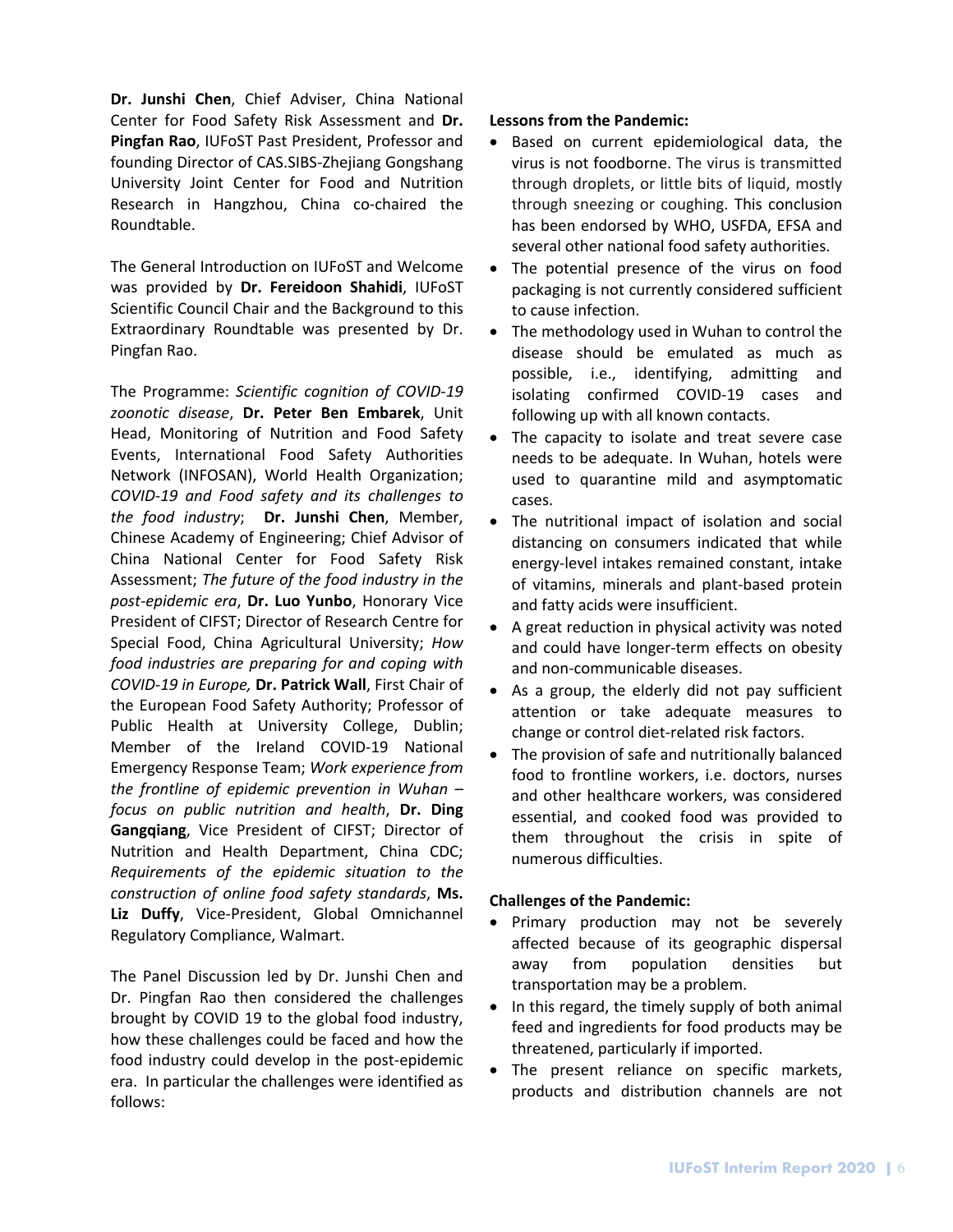robust enough to respond to anticipated disruptions.

- In addition to the tourism and hospitality sectors, commercial catering, including restaurants and other food service establishments, will be severely disrupted with serious human and economic costs.
- Food businesses must keep their staff healthy if they are to function and this includes maximizing social distancing at work. Consumer behavior will distort the food supply chain by hoarding and panic buying that are, in many cases, fueled by false information
- E-commerce in food is undergoing tremendous growth as consumers respond to lockdowns, social distancing and fear of crowds but needs to be regulated by those engaged in ecommerce for food safety.
- Emergency measures imposed in various jurisdictions may not be consistent and may even be contradictory, resulting in blocked trade.

#### **Implications for food safety:**

- This crisis shows again the real importance of food safety – good hygiene practices must be practiced by everyone, not just those in the food industry but also by the consumer.
- Food handlers, from industry to consumer, should be reminded that they should follow the WHO Five Keys to Safer Food, particularly handwashing. https://www.who.int/foodsafety/areas\_work/f

ood-hygiene/en/

• The disruption of the food supply chain poses new and perhaps unexpected food safety risks, particularly for perishable foods.

Information about food safety needs to be communicated in an easily understandable, scientific and thoughtful manner to all stakeholders in the food chain, from producers to consumers, particularly in uncertain and chaotic times.

#### **Response of the food industry:**

• The food industry needs to urgently respond to various disruptions to ensure that an adequate safe, sufficient and affordable food supply is maintained for the global supply chains down to the local community.

- This is especially critical for large urban populations in developing countries.
- Food businesses need be given the tools and training to be able to support diverse food supply and distribution of chains.
- The food industry needs to respond to rapid changes in the products that consumers need and want, which may require modifications in raw materials and/or processing to ensure product availability.
- Staffing in the food industry is essential if the food supply is to be maintained. Staying in operation will require staff to stay healthy.
- Social distancing in the workplace must be accommodated, especially on the factory floor. In some production lines, social distancing is not possible and the spread of the virus can decimate the workforce. Segregated workers and designated work zones can effectively address this issue.
- Employees who contract the virus need to be enabled and empowered to report and stay home. As a result, there may be labour shortages and solutions must be put in place, possibly through e-technology, regarding recruitment and training of new staff.
- Workers from commercial catering, tourism and hospitality industries with food experience can be redeployed into other parts of food industry.
- The food industry needs to allay consumers' anxiety by clear, scientific, user-friendly messaging that do not contain false claims.
- A priority must be placed on maintaining current food safety measures and preparedness for food recalls.

#### **Suggestions for post-pandemic consideration:**

- The post-pandemic phase may result in major reviews of food systems, with special emphasis on resilience.
- This also affords opportunities for changes in agri-food systems that may make better use of locally produced foods.
- Development of safe and effective foods to promote immune function should be a priority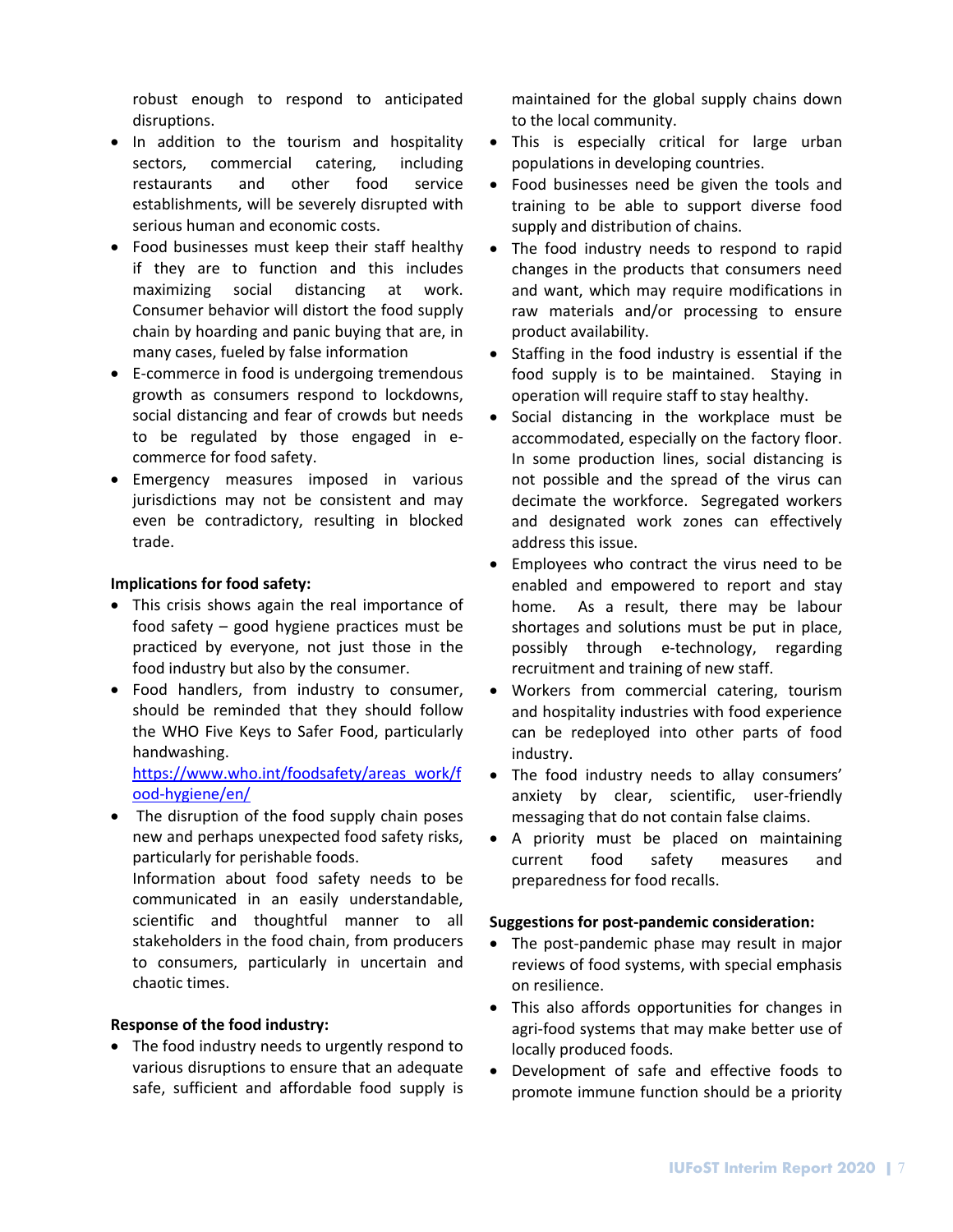for the food industry and governments. This may include foods for medical use by the elderly population as well as other vulnerable groups.

- A paradigm frameshift regarding safe food practices should be promoted and good food safety habits that were developed during the pandemic reinforced.
- The food science and technology community should contribute to the recovery of the food sector along with other sectors and disciplines.
- Food scientists and technologists should have a stronger role in government policy and contingency planning to ensure the resilience of the food supply chain in responding to future pandemics, including other civil emergencies.

#### **Published Reports**

#### **SRD 3 – Extraordinary Roundtable**

COVID-19 and Food Safety and its Implications, Challenges and Solutions for the Food Industry reports published in two peer-reviewed journals.

**Nature Journal** *Science of Food* Report by **Dr. Gerald G. Moy** IUFoST/CIFST hold an Extraordinary Scientific Roundtable on COVID-19 and Food Safety.

**DOI**: https://doi.org/10.1038/s41538-020-0068-2

#### *Journal of Food Bioactives* Report by **Dr. Fereidoon Shahidi**

Does COVID-19 Affect Food Safety and Security? A Summary Report on the Extraordinary Scientific Roundtable of IUFoST-CIFST on March 21, 2020

**DOI**: https://doi.org/10.31665/JFB.2020.9212

#### **COVID-19 Crisis: Implications for Food Systems in Developing Economies (Focus on Africa and Lebanon) -SRD4**

The critical importance of ensuring that developing economies are supported by the international community as they prepare to contain the spread of COVID-19 was highlighted in a Scientific Roundtable organized and coordinated by the International Union of Food Science and Technology (IUFoST) on April 17, 2020. COVID-19 Crisis: Implications for Food Systems in Developing Economies (Focus on Africa) brought together internationally renowned experts in food science looking at nutrition, agriculture, regulation, epidemiology, and industry to address challenges specific to Africa and Lebanon.

The Scientific Roundtable was co-chaired by **Dr. John McDermott**, Director, CGIAR Research Program on Agriculture for Nutrition and Health and Chair of the IUFoST Food Security Committee, and **Dr. Ruth Oniang'o**, Chair of Sasakawa Africa Association, Founder Rural Outreach Africa and Past President of IAFoST. Presentations were made by **Dr. Catherine Bertini,** World Food Prize Laureate, Former UN Under Secretary and Executive Director of the World Food Programme; **Dr. Cheikh Ndiaye**, Executive Director, African Food and Agriculture Skills Development Centre, Senegal; **Dr. Samuel Godefroy**, Senior Food Regulatory Expert, United Nations Industrial Development Organization, Arab Food Safety Initiative for Trade Facilitation (SAFE); **Dr. Lara Hanna Wakim**, Vice Director of Higher Center for Research, Holy Spirit University of Kaslik, Lebanon; **Dr. Theo Knight-Jones**, Senior Scientist Epidemiology, Animal and Human Health, International Livestock Research Institute (ILRI); and **Ms. Silnia Badenhorst**, Group Food Safety Manager (SME) Massmart/Walmart, South Africa.

Speakers raised warnings about the potential impact of measures taken to contain the virus that could result in a food crisis with dire implications beyond those of the virus itself unless solutions matching the African reality are developed and implemented now. The expectation is that COVID-19 will move 80 million Africans into extreme poverty. While each expert presented a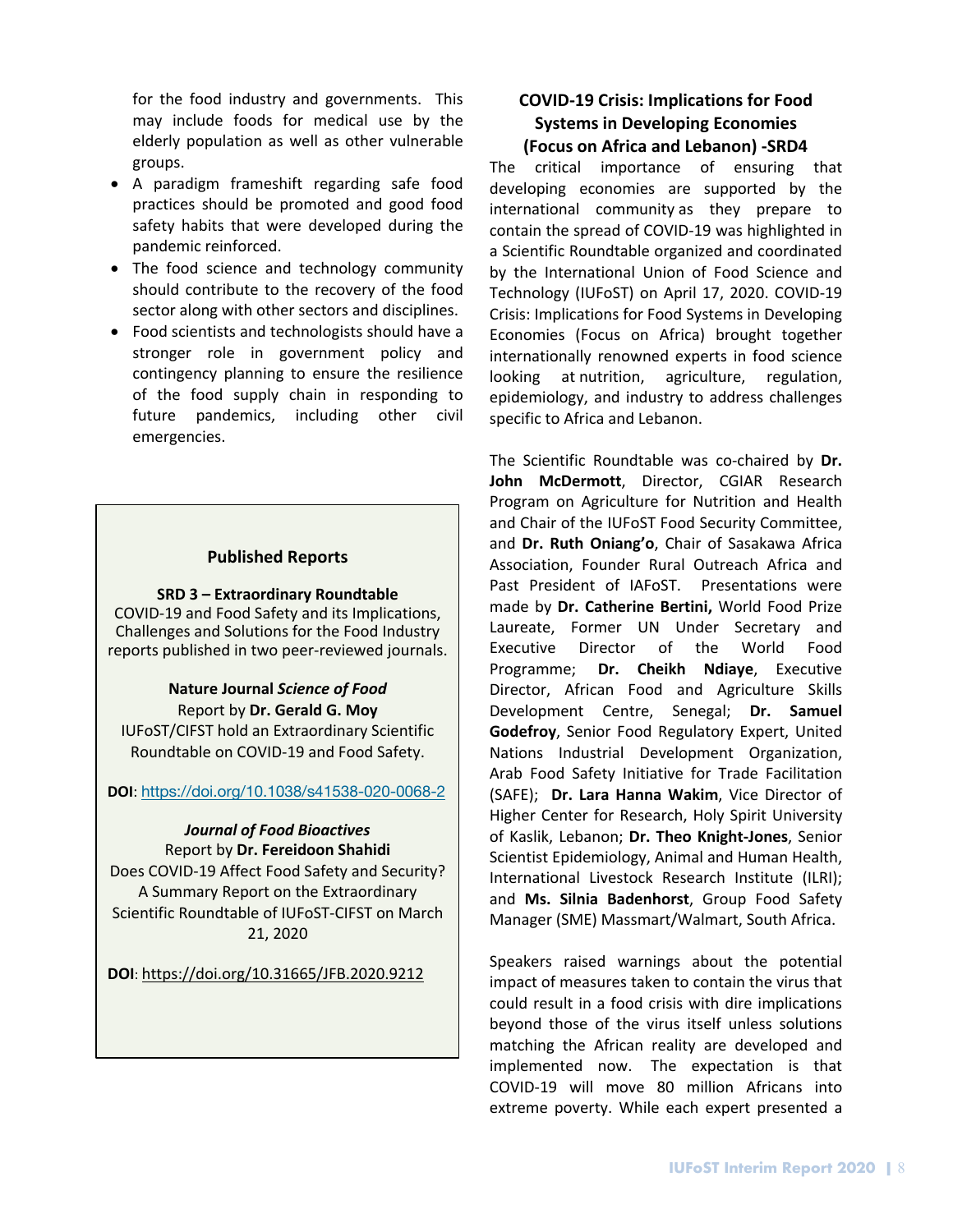different aspect of COVID-19, key concerns identified were the critical need for financial support for African government measures in fighting virus spread; the importance of communication of factual information; ensuring the integrity of both informal and formal food supply and distribution; and accurate definition of essential goods and services to include all activities and processes which support the production, processing, distribution, consumption, and waste disposal of food in the system.

*"While there will be some challenges in global food supply chains, most disruptions in food production, supply chains, markets and services will come from domestic circumstances and livelihood shocks." (John McDermott)*

Ruth Oniang'o compared the COVID-19 pandemic to a conflict, with major disruptions in people's lives impacting food production for a majority of smallholder farmers and the food supply chain. With the world predicting the worst for Africa's 54 sovereign states, countries with very weak economies have been forced to get ready, despite the fact that these governments do not have social safety net programs to cushion the impact on their populations. They have no reserves and have coped with their periodic food crises through donors who now have to mobilize all resources to help themselves.

Following on this theme, Cheikh Ndiaye stressed that the strategy of everyone solving their own problems is unsustainable and counterproductive. The globally accepted practice of closing down cities and businesses is difficult to implement in the African context without food shortages, price increases and starvation in vulnerable populations. Efforts should be made to assist workers in all sectors of food systems impacted in the hope that with support from the international community it may be possible to mitigate some of the foreseeable negative impacts.

Regulators must continue to play an important role in limiting supply disruption and maintaining operations through communication of

*"Guidance needs to be provided for practices of sanitation, but also how to protect workers' health and conditions in order to make sure that they continue to operate." (Sam Godefroy)*

scientifically credible information, especially with regard to transmission of the virus; including providing guidance to food and agri-food producers in sanitation and worker protection standards, amongst other things; and ensuring that no new threats or hazards are introduced, including food fraud and prevention of dumping to avoid shortages. Sam Godefroy noted that guidance must be adapted to African food production sector and supply chain realities, including how to practice social distancing in the context of farmers markets and small farmer production.

*"From villages to nations, leaders must be nimble and must quickly fix disruptions in the food chains." (Catherine Bertini)*

The inevitable rise in demand for food and the need for innovation on how food can be safely sold and distributed rules for acceptable sales and distribution to avoid wasting food also was a key issue. Catherine Bertini advocated against kneejerk political decisions, such as closing borders, that negatively impact consumers, farmers, and processors and strongly supported finding creative approaches for delivery of food and food aid including sufficient production of special food for children from birth to two years of age to avoid the potential creation of a generation of stunted children during a food shortage.

*"Continuous tracking of operations within the value chain will be necessary. A disruption of activities at any single point in the value chain will have knock-on implications for others. Furthermore, problems with cross-cutting services, such as transportation of employees and goods, could impact at multiple nodes simultaneously. In this regard, the importance of logistical services within the chain, to ensure efficient movement of both products, services and labour, cannot be overemphasised." (Silnia Badenhurst)*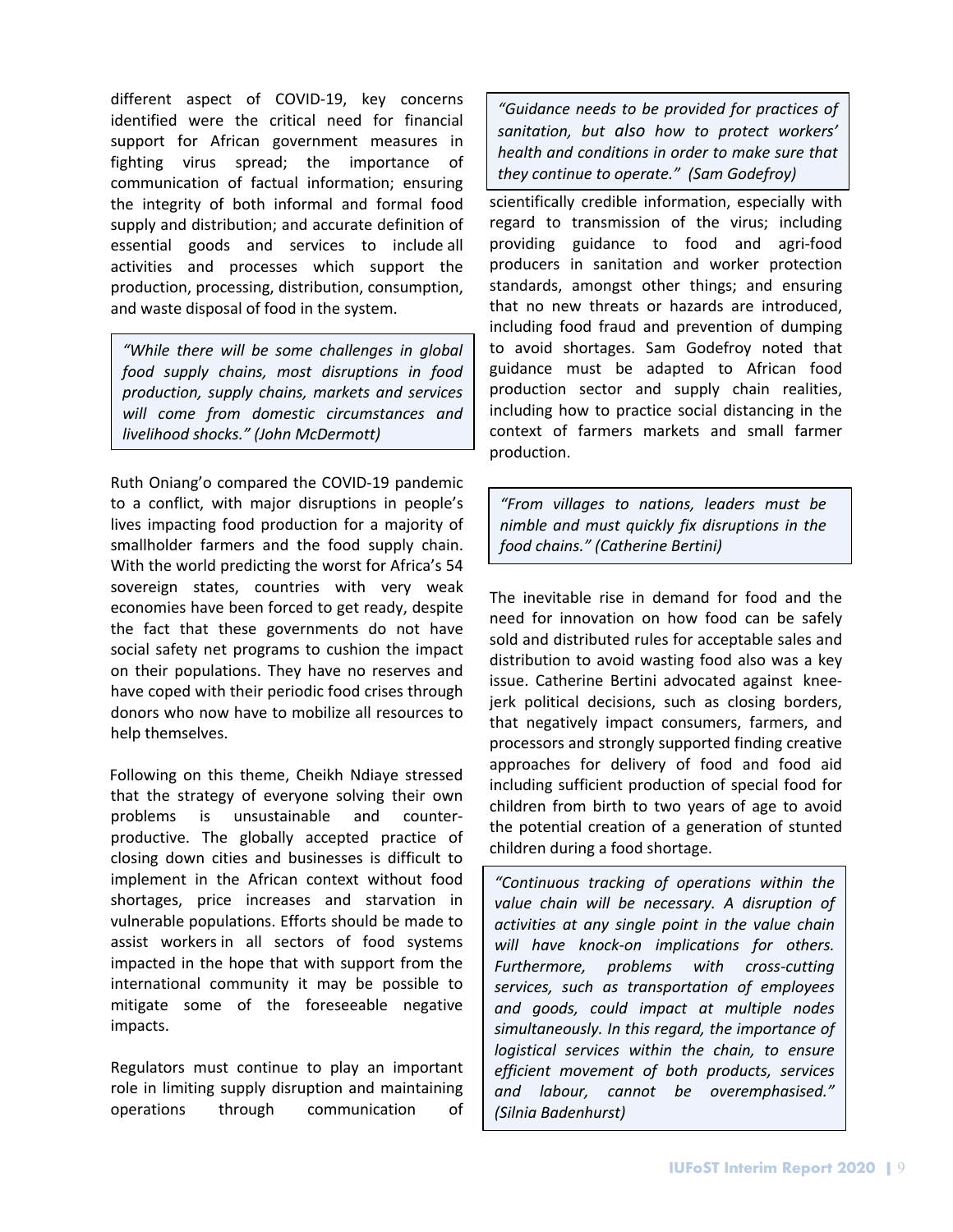With regard to food access, the focus was on the importance of a number of measures, including promotion of school feeding at home; establishment of food banks; compelling foodproducing companies and food retail stores to recycle consumable foodstuffs and make it available to the most vulnerable; establishing humanitarian food reserves; ensuring emergency foodstuffs are mobilised; and scaling up nutritional support and feeding schemes. The informal sector plays an essential part of the 'business as usual' food system, as it supplies a variety of essential food and related services to the poor and vulnerable groups, Silnia Badenhurst emphasized.

The specific issue is the access to inputs in time for the agricultural planting season, as delays due to transport and market disruptions may affect yields and income. A declining demand due to a decline in purchasing power will in turn affect the ability and willingness of farmers and producers to invest and adopt adequate technology and will consequently further shrink food production and availability.

*"This global health crisis is not an ordinary shock to supply and demand or access to food; it is a shock to the world as a whole. It is a human crisis." (Lara Hanna Wakim)*

Thus, the COVID-19 pandemic creates a spike in demand, due to panic buying and hoarding of food by consumers, which is increasing food demand in the short-term, primarily among those who have the means to over-buy food for storage in their homes. There is an urgent need to raise awareness among people to reduce food waste, and to better look after the categories of food they are buying in terms of nutrition facts. Therefore, in the absence of responsive social safety nets and robust income assistance, the working poor will see their ability to access nutritious food decline in many situations, pointed out Lara Hanna-Wakim.

John McDermott requested panelists to provide advice as to what IUFoST might do in the COVID-

19 response and recovery phases. Advice included:

- 1. Engage with government policy makers and community leaders
- 2. Compile food lessons from other epidemics (Ebola in West Africa) and the 2007-9 food price crisis
- 3. Look beyond the urgent response to continue to build food science and regulatory capacity
- 4. Engage IUFoST Adhering Bodies in workshops on food science and food safety
- 5. Monitor and rapid learning of changes in food supply chains
- 6. IUFoST to support resources for food scientists and food supply practitioners.

Relative to the challenge of COVID-19 in Africa, Ruth Oniang'o closed by saying:

*"We have a chance to actually begin to find local solutions, to begin to see how further engagements with other partners can emerge in a way that is completely different." (Ruth Oniang'o)*

#### **SRD5 – IUFoST/UNIDO/PARERA**

The next scientific roundtable (SRD5) is on the subject of *Supporting the Resilience of the Food Production Sector and Limiting Food Supply Disruption During COVID-19 Pandemic*. The roundtable is being held 27 May at 08.00 to 09.30 Advanced Eastern Time (New York). IUFoST is partnering with the Nutrition and Food Systems Division of the United Nations Industrial Development Organisation (UNIDO) and the Food Risk Analysis and Regulatory Excellent Platform (PARERA) of Universite Laval, Quebec, Canada, to hold a roundtable discussion to share perspectives of the food production ssector as to the challenges they faced, solutions developed and lessons learnt and those of food regulators in various parts of the world as to their efforts to prevent disruption of the food supply chain and contribution to maintaining safety of food products and confidence of consumers. Registration available through www.iufost.org and a summary will be produced and distributed following the roundtable.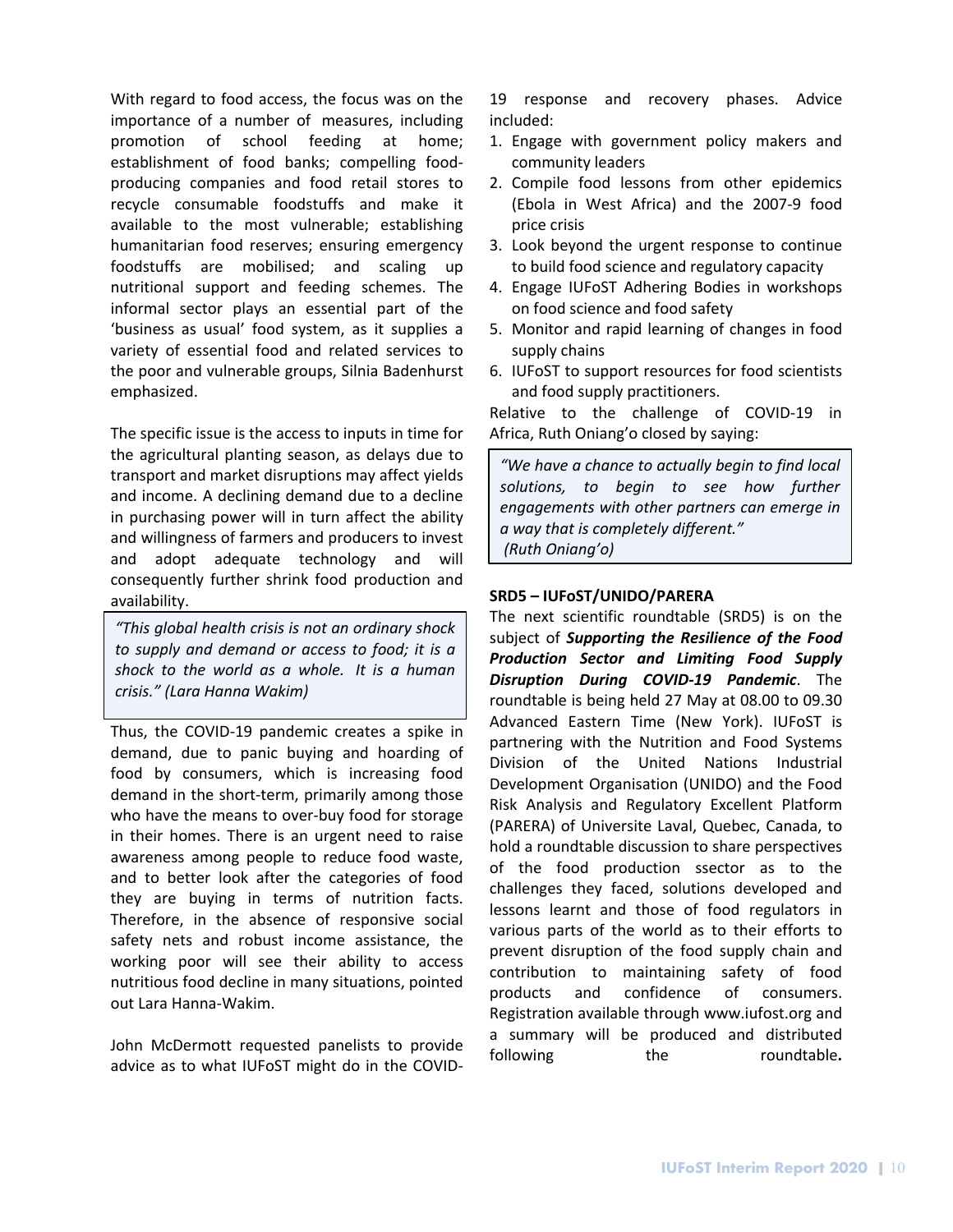#### **GLOBAL CHALLENGES AND CRITICAL NEEDS OF FOOD SCIENCE AND TECHNOLOGY**

Deepening and widening the impact of the **Global Challenges and Critical Needs of Food Science and Technology** report prepared by Academy Fellows **Drs. Anne-Marie Hermansson** and **Peter Lillford** has been one IUFoST priorities. With the input of members and regional bodies worldwide this has been ongoing and this work is being expanded through a number of IUFoST activities. Disseminating the information has taken Drs. Hermansson and Lillford to many meetings and the topic has been the subject of various working groups, in both Europe and South America specifically. The document (a living document in that is amended as new information is received) is available on the IUFoST website. IUFoST commissioned a video of their presentation in Buenos Aires to assist other members and Regional Groups in using the Report and its outcomes in their own work. A copy is available through the IUFoST Secretariat.

Drs. Hermansson and Lillford have given keynote presentations and been involved in discussions at the ISOPOW (IUFoST Disciplinary Group on the Properties of Water in Food) conference and two Regional group conferences – EFFoST in Europe and ALACCTA in Central and South America. They have been invited to write an updated version of the report in a special edition of *Trends of Food Science and Technology*, one of IUFoST's official publications. This paper will be disseminated as soon as it is available.

#### **UN FOOD SYSTEMS SUMMIT 2021**

In 2021, The United Nations will convene a Food Systems Summit to raise global awareness and land global commitments and actions that transform food systems to resolve not only hunger, but to reduce diet-related disease and heal the planet. The Secretary-General is calling for collective action to radically change the way we produce, process, and consume food.

The COVID-19 pandemic has further exposed deficiencies in food systems that can threaten the lives and livelihoods of people around the world, particularly the most vulnerable and those in fragile contexts. As the global representative for Food Scientists and Technologists and Engineers, IUFoST will be working with its members to assure that food science and technology has a significant role in this conference.https://www.un.org/sustainabledeve lopment/food-systems-summit-2021/.

#### **SCIENTIFIC INFORMATION BULLETINS (SIBs)**

Five Scientific Information Bulletins are in peer review and will be ready for publication in the coming weeks. These SIBS are on the following topics:

- Food Processing for Urban Agriculture
- Food Micro- and Nano-Structural Changes in GIT
- Advanced Food Manufacturing
- Ultra-processed Foods
- Partially Hydrogenated Oils

#### **IUFoST EDUCATION COMMITTEE SURVEY**

The IUFoST Education Committee has distributed a survey of Innovative Teaching Approaches in Food Studies, which is to be completed by educators in the field of food in higher education. The main objective of this survey is to evaluate the status of higher education teachers on the use of different teaching resources, especially open access, and methods in the field of food studies. The second goal is to anticipate that the current COVID-19 pandemic will lead to significant changes in methods and resources for teaching, and, thus, this survey can assist in preparedness with methods and resources that can accelerate that change.This questionnaire should take maximum 10 minutes to complete. The data collected by this survey will be critically and statistically evaluated and publicly made available. Please forward a copy of this link also to other colleagues who may have an interest in this survey. IUFoST Education Committee appreciates your time and your contribution.

#### Survey link: **shorturl.at/bdCTU**

#### **IUFoST GLOBAL FOOD SUMMIT**

IUFoST is convening its Second GLOBAL FOOD SUMMIT to bring together educators, industry, international organisations and policy makers to discuss the needed central role of Food Science and Technology in decision making to inform government policy making at all levels. Enabling and funding research development and innovation in our discipline to further global health and wellbeing, using the current crisis as the backdrop is a fundamental need that needs to be addressed. This Summit is being organised to take place soon. You will be advised as soon as the date is set.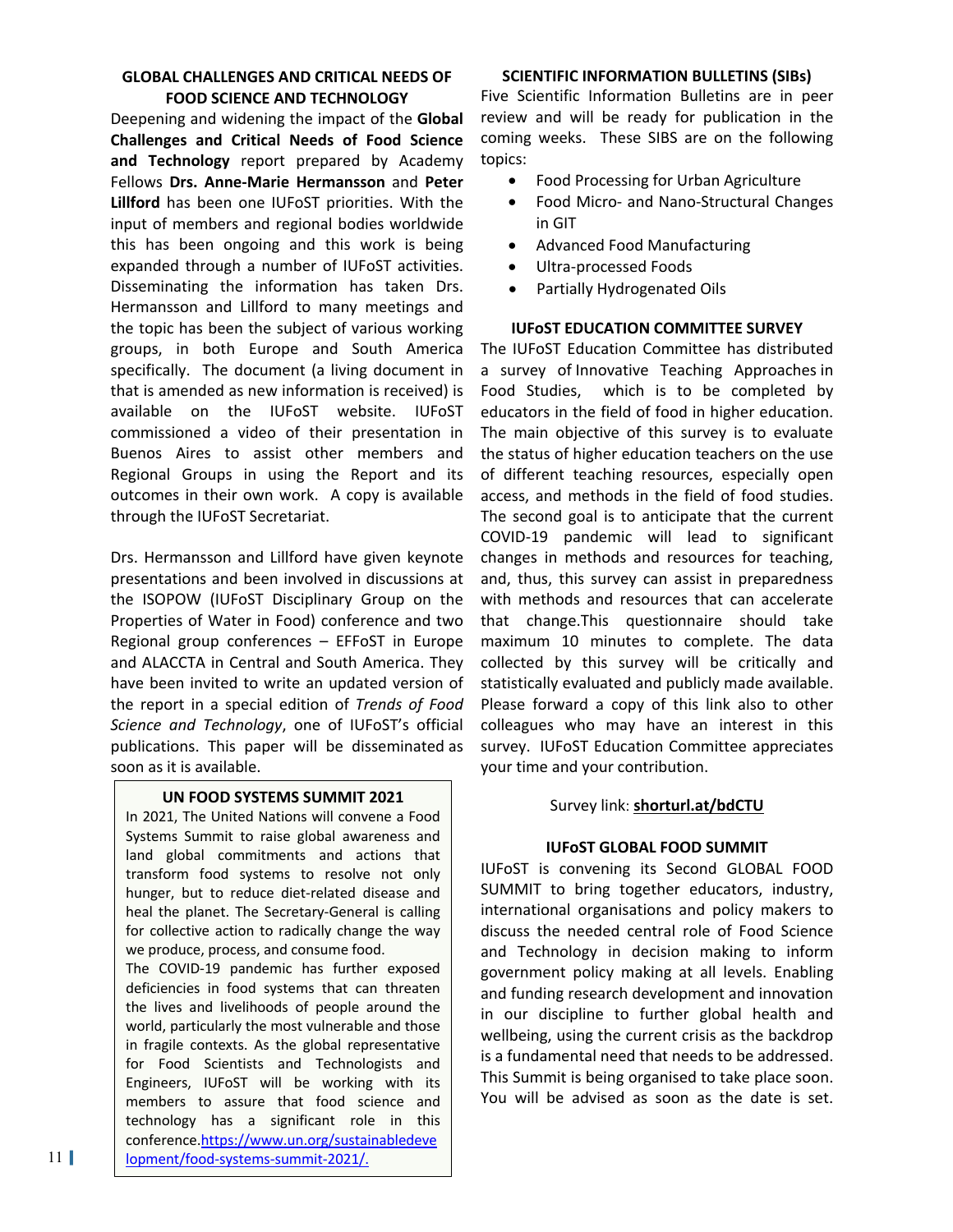#### **ADHERING BODY FOCUS**

Included here are some examples of IUFoST Adhering Body activities. These colleagues are thanked for sharing their work with us.

*"Promote food science and technology in the different countries through regional or local events (seminars or congress); Support the visit of experts in different fields of food science."*

## **Czech Republic Activities** *of adhering bodies to give conferences that and technology and nutrition to the countries*

The Expert Group for Food and Agricultural *help to dispel myths and misleading*  Chemistry of the Czech Chemical Society *information about foods."* organized the 49th Symposium on new trends in food production and analysis (CzechFoodChem2019), Skalský Dvůr at Bystřice nad Pernštejnem, in May 2019, offered in three languages, Czech, English and Slovak. Participants presented 26 papers and 19 posters and two commercial companies exhibited during the conference. Opening block of plenary lectures on the conference topic Reformulations - changes in the composition of food products with respect to current nutritional recommendations included eight requested contributions.

The CzechFoodChem Award 2019 was presented to **Iveta Štefanová,** a member of the Department of Applied Chemistry of the Faculty of Agriculture, University of South Bohemia in České Budějovice, who with a team of authors presented a winning poster on "Thiols arising from onion processing".

Proceedings: Cejpek K., Ed.: Proceedings of CzechFoodChem 2019 – XLIX Symposium on New Directions for Food Production and Evaluation, Skalský Dvůr, May 27 - 29, 2019, 178 pages. Published by: Institute of Chemical Technology in Prague, Technická 5, 166 28 Praha 6, ISBN 978-80- 7592-057-7 (Institute of Chemical Technology, Prague), ISBN 978-80-86909-98-1 (Food Research Institute Prague) ISSN 1802-1433, electronic version:http://www.czechfoodchem.cz/Sbornik\_2 019.pdf.

Members of the Czech adhering body took part in the following congresses and conferences: The 13th International Congress on Engineering and Centre, Australia, 23-26 September 2019 and XX EuroFoodChem Congress, Faculdade de Farmácia Complexo do Instituto de Ciências Biomédicas de Abel Salazar, Porto, Portugal, June 17-19, 2019.

#### **Nigerian Institute of Food Science and Technology (NIFST) Activities**

The key areas of impact in the year gone by were the following:

#### **1. Partnership and engagements**

NIFST made significant progress in enlarging the size of partnership and increasing the numbers of B2B engagements with bodies/organisations that would add value to its five year (2019-2024) strategic objectives - Government relations, coalition building and public policy.

NIFST was able to broaden its relations with government agencies such as the standard organisation of Nigeria (SON) and National agency for food drug administration & control (NAFDAC). The relationships yielded the establishment of several critical standards for manufacturers and safety of consumers. NIFST has initiated a pact with the United State department of agriculture via the councillor in charge of food and agricultural systems at the US embassy in Nigeria. The pact was made to jointly improve the quality of food and agricultural produce from Nigeria to the United States.

#### **2. NIFST Charter**

The bill for an act to establish the Council for Food Science & Technology in Nigeria was passed into law on world's food day (16th October 2019), by President Muhammadu Buhari. The Nigerian Institute of Food Science & Technology is now a Chartered Institution under the Federal Ministry of Science & Technology as Nigerian Council for Food Science & Technology Establishments (NCFST).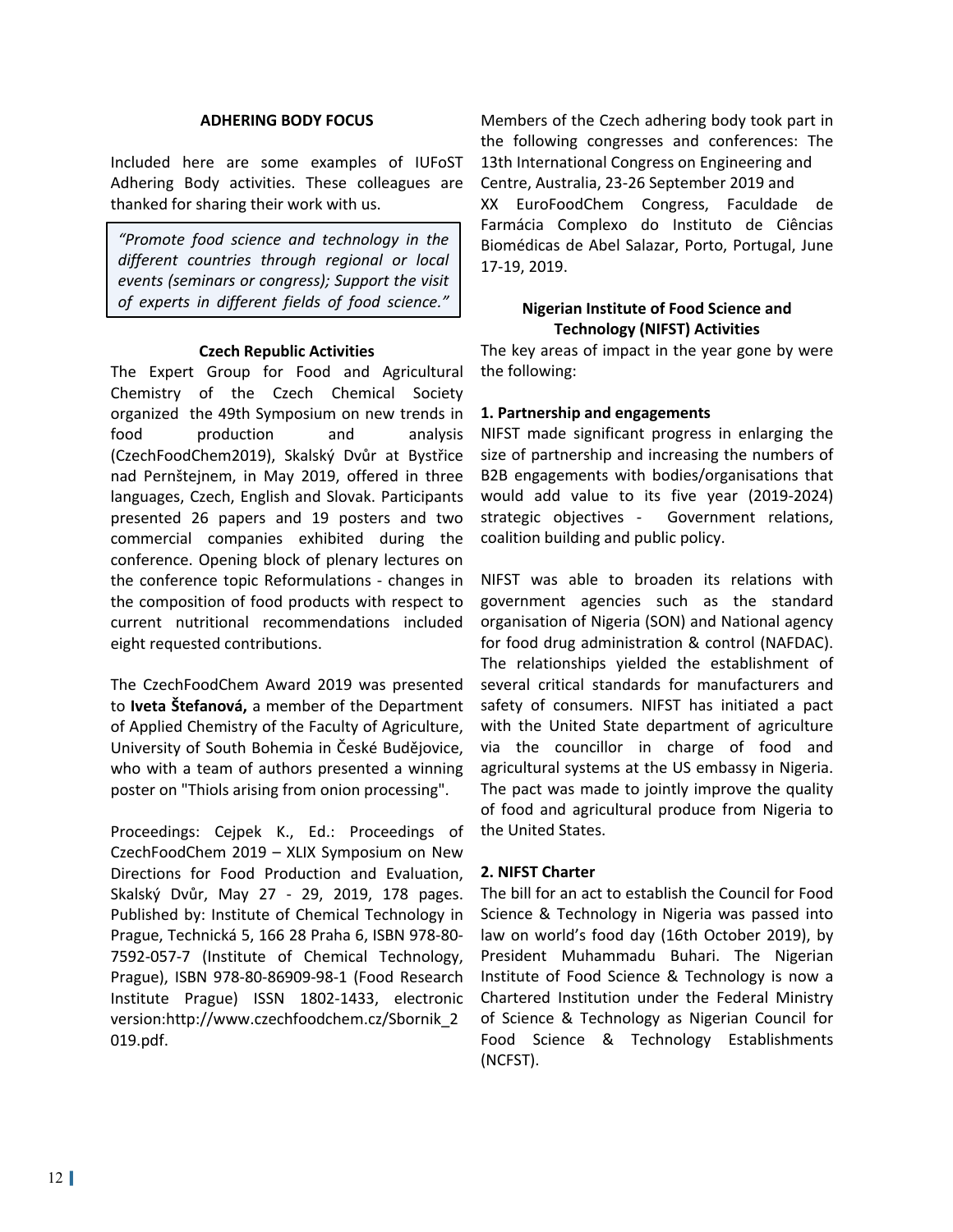NIFST has legal mandate now to perform its core responsibility of defining and upholding professional standards of competence, integrity and ethical behaviour among practitioners in line with best global practice; and ensure that the critical control areas of our food supply chains are handled by professionals in the food Industry.

#### **3. Food safety campaign**

In line with responsibility to the mandate of Federal and States' Ministry of health and community health Departments of our Local Government Administrations, NIFST is championed the street food safety campaign in 2019. The feedback from the street demonstrated that our markets require regular food safety visits and orientation initiatives. To this end, NIFST has intensified its effort by structuring street food safety advocacy approach with NIFST chapters across the country executing the initiative. The message to everyone on the street is that Food Safety is everyday business; it is everybody's business.

#### **4. Training and research**

Quality is an indispensable tool in the food & beverage industry. It cuts across the entire food handling process ranging from the raw materials, processing, storage and distribution. For a product to gain consumer acceptance amidst other rivals and still maintain its place in a highly competitive market like Nigeria, such product must continually undergo quality improvement measures.

Most food companies in Nigeria rely on borehole water for their processing operations. Ensuring safety of water extracted from underground reservoirs has continued to be a challenge. Uncontrolled drilling of boreholes has continued to impose huge health and environmental risks. The correct and accurate frontier is to take safety into the boreholes instead of implementing safety protocols from when the water reaches the surface.

Traceability facilitates and precisely targets the recall or withdrawal of foods when necessary; enables consumers to be provided with targeted and accurate information concerning implicated

products; and is crucial to the investigation of the causes of food poisoning and other contamination outbreaks.

In view of all these, the Nigerian Institute of Food Science and Technology in collaboration with Intercontinental Distillers Limited (IDL) organized an in-house training workshop on -Current Quality Assurance Practices & HACCP, Water Treatment and Management and Food Traceability I 2019.

The joint Wageningen Economic Research (WER) Netherlands & Nigerian Institute of Food Science and Technology (NIFST) co-development of effective interventions to contribute to a healthier street food industry took off in Lagos in November 2019. Chain actors in the street food sector (suppliers, vendors and consumers) were the key informants for our survey and Focused Group Discussions (FGDs). Interviews and FGDs were held between November and December 2019 at Oshodi, Yaba, Mushin, Surulere, Agege and Ikeja. The report shall be shared between the development partners (NIFST & WER). The next phase of the research study in 2020 shall be using the information supplied by the informants to develop, test and implement innovative and desirable upgrades in the different street food chain segments in Nigeria.

#### **5. Annual National Conference**

The 43rd Annual Conference and AGM of NIFST was held at Professor Akunyili Women Development Centre, Awka, Anambra State, between 14th and 18th of October 2019. The theme of the conference was "TRADITIONAL FOOD PROCESSING: PROSPECTS AND CHALLENGES". The conference had in attendance over 1000 participants drawn from Food industries in Nigeria; research institutes, government agencies, food professionals from tertiary institutions, ministry of agriculture, and organized private sectors of the economy; to promote among other objectives, the understanding of appropriate technologies for the development of novel traditional foods for the development of the economy through job creation and wealth generation.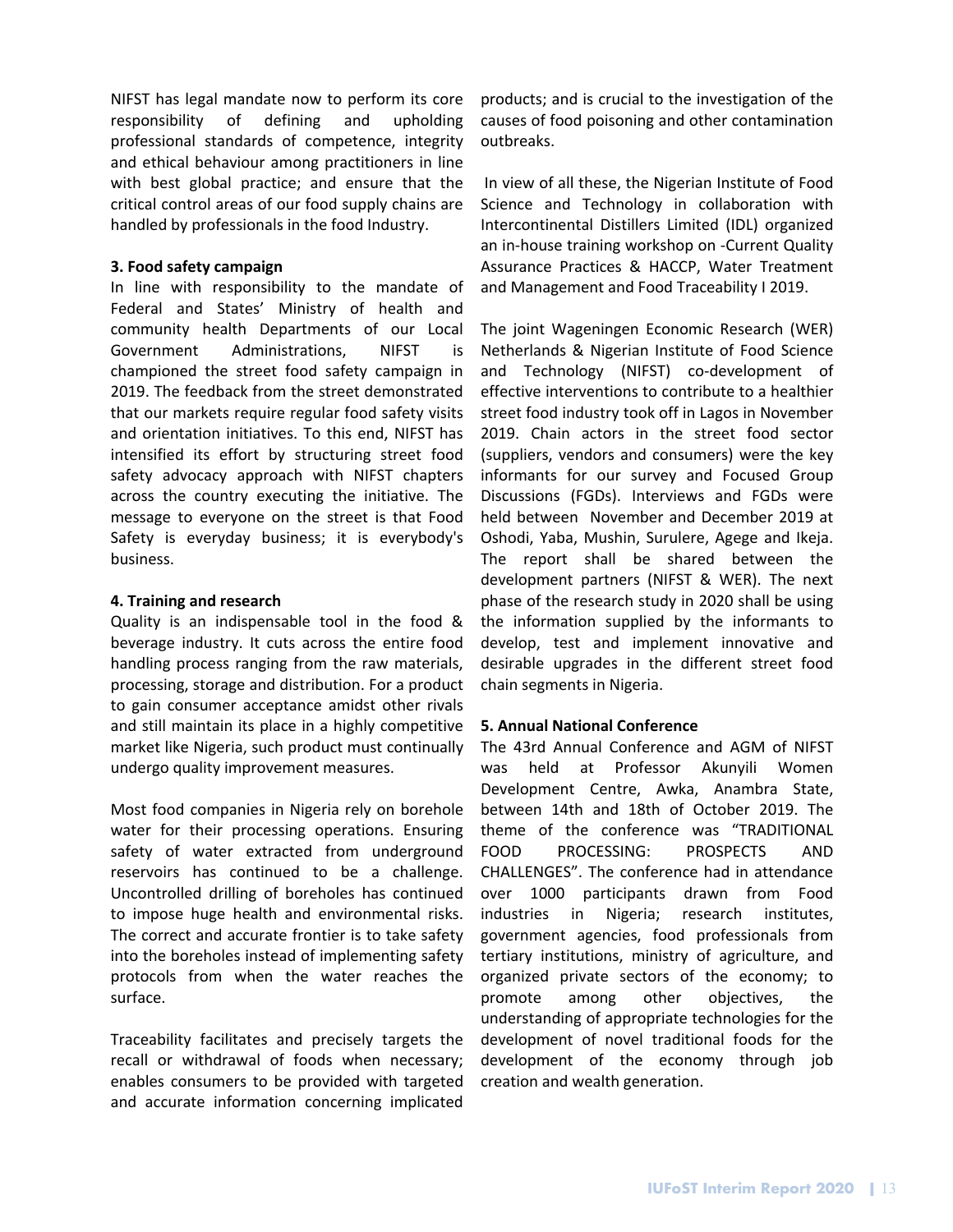One major observation of the conference was the lack of policy framework for science, technology and innovation for traditional food development. In view of this, the conference recommended that the Federal Government of Nigeria should collaborate with NIFST and other stakeholders to provide appropriate policies for the development of our traditional foods sector.

The 44th Annual Conference and AGM of NIFST tagged Lagos2020TheSummit shall be held sometime in October in Lagos mainland. More details shall be forwarded when available.

#### **Review of TAFST Activities**

The Taiwan Association for Food Science and Technology (TAFST) aims to promote members of the industrial, governmental, and academic sectors to jointly improve research and development in food science and technology. To reach this aim, TAFST convenes four joint meetings of directors and supervisors and one annual general meeting every year to promote professional connections. Moreover, TAFST organizes un-official expert communication forums to promote a conversation among experts from all walks of life and to assist the development of policy recommendations. Press conferences are held to allow food experts and researchers to accurately report the latest information in the field of food science to the media. TAFST actively contributes to the training of a new generation of food science professionals through organizing various innovative product competitions for students. It also helps them to apply the knowledge acquired at school toward new food processed technology and functional ingredients development. Furthermore, TAFST encourages the research and publication.

TAFST aimed to narrow the skill gap among food science graduates entering the workforce by organizing a Food Processing Teaching Experience Symposium in 2019. The representative lecturers at the symposium were invited to share current syllabi and curriculum content. Moreover, they had the opportunity to connect and interact with representatives from industries and academics, thus providing lecturers with ideas for curriculum planning. In addition, the food Q&A section on the website was updated with food-related informational articles, aiming to introduce accurate concepts of food safety to the general public.

Regarding globalization, TAFST also convened the "NAPA 2018 (International Conference on Nutrition and Physical Activity)" and the "International Conference of Food Safety and Health 2019" to promote interactions between TAFST and the international community.

This year we will celebrate the 50th anniversary of the Taiwan Association for Food Science and Technology (TAFST). In the future, the TAFST will continue encouraging technological innovation, supporting academic advancement, integrating the academic and industrial sectors, and assisting members to grow and thrive in the food industry.

#### **Webinar of the Regional Group for Central and South America (ALACCTA)**

The ALACCTA video webinar was held in April 2020 around COVID 19 Challenges and Strategies to aid in making scientific expertise available in all areas of food science, for governments, industry and populations around the world. Current ALACCTA President **Alejandra Medrano** of Uruguay and **Jairo Romero** of Colombia (IAFoST Fellow) are among the distinguished speakers. The webinar **Desafíos y estrategias para la cadena alimentaria ante la pandemia de COVID 19**

is available through http://alaccta.org/especialcovid-19/

*"Lead comprehensive or systematic reviews on topics such as functional foods, risk assessment; Set up plan of action per region, in line with IUFoST's vision and mission."*

IUFoST acknowledges and supports the scientific meetings of the **Malaysian Institute of Food Science and Technology (MIFT), Philippine Association of Food Technologists (PAFT) and Colombian Association of Food Science and Technology** in 2020 as per their requests. Adhering Bodies wishing for IUFoST Endorsement or sponsorship of its activities, should apply to the IUFoST Secretariat. IUFoST welcomes news of its members activities and also awards and achievements.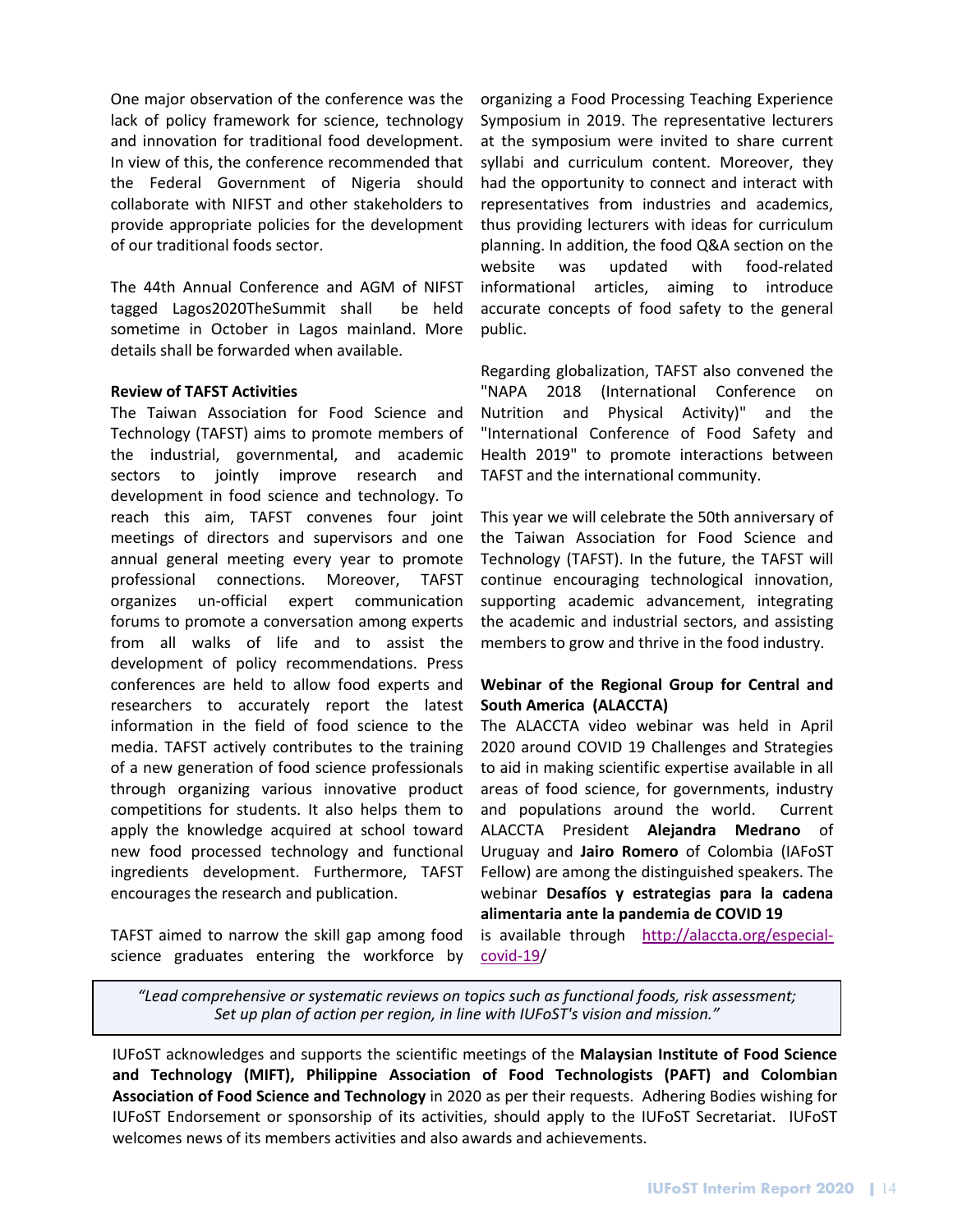# FINANCIAL REPORT

| The International Union of Food Science and Technology Incorporated (IUFoST) |    |                                 |                        |                  |  |  |
|------------------------------------------------------------------------------|----|---------------------------------|------------------------|------------------|--|--|
|                                                                              |    | <b>Profit and Loss (in CAD)</b> |                        |                  |  |  |
|                                                                              |    | January - December 2019         |                        |                  |  |  |
|                                                                              |    | <b>DRAFT</b>                    |                        |                  |  |  |
|                                                                              |    |                                 |                        |                  |  |  |
|                                                                              |    | Jan - Dec 2019                  | Jan - Dec 2018 (PP)    | Change           |  |  |
| <b>INCOME</b>                                                                |    |                                 |                        |                  |  |  |
| 8221 Membership fees                                                         |    |                                 |                        | 0.00             |  |  |
| Adhering Body Membership (USD in CAD)                                        |    | 80,724.10                       | 78,689.21              | 2,034.89         |  |  |
| Corporate Associate Membership (USD in CAD)                                  |    | 91,804.98                       | 61,574.10              | 30,230.88        |  |  |
| Total 8221 Membership fees                                                   | \$ | 172,529.08 \$                   | 140,263.31 \$          | 32,265.77        |  |  |
| Academy Fellows Dinner Income (USD in CAD)                                   |    |                                 | 6,580.07               | $-6,580.07$      |  |  |
| Conference Income (USD in CAD)                                               |    | 40,181.10                       |                        | 40,181.10        |  |  |
| Partnership Income (CAD)                                                     |    |                                 | 60,000.00              | $-60,000.00$     |  |  |
| Services (USD in CAD)                                                        |    |                                 | 26,688.63              | $-26,688.63$     |  |  |
| Sponsorship Income (USD in CAD)                                              |    | 60,576.01                       | 34,731.52              | 25,844.49        |  |  |
| <b>Total Income</b>                                                          | \$ | 273,286.19                      | \$<br>268,263.53       | 5,022.66<br>\$   |  |  |
| <b>GROSS PROFIT</b>                                                          | \$ | 273,286.19                      | 268,263.53 \$<br>\$    | 5,022.66         |  |  |
| <b>EXPENSES</b>                                                              |    |                                 |                        |                  |  |  |
| 8523 Meals and entertainment                                                 |    |                                 | 191.78                 | $-191.78$        |  |  |
| 8690 Insurance                                                               |    | 1,846.80                        | 2,029.47               | $-182.67$        |  |  |
| 8710 Interest and bank charges                                               |    | 280.62                          | 1,827.42               | $-1,546.80$      |  |  |
| 8715 Bank charges (CIBC USD in CAD)                                          |    | 847.19                          | 1,845.20               | $-998.01$        |  |  |
| 8717 Collection and credit costs (Paypal USD in CAD)                         |    |                                 | 302.46                 | $-302.46$        |  |  |
| Total 8710 Interest and bank charges                                         | \$ | 1,127.81                        | 3,975.08<br>\$         | 2,847.27<br>-\$  |  |  |
| 8761 Memberships                                                             |    | 2,021.13                        | 2,132.84               | $-111.71$        |  |  |
| 8810 Office expenses                                                         |    | 2,152.27                        | 4,274.75               | $-2,122.48$      |  |  |
| 8861 Legal fees                                                              |    | 20,129.34                       | 54,948.27              | $-34,818.93$     |  |  |
| 8862 Accounting fees                                                         |    | 17,916.25                       | 29,662.50              | $-11,746.25$     |  |  |
| 8863 Consulting fees                                                         |    | 19,209.32                       | 30,619.78              | $-11,410.46$     |  |  |
| 8871 Management and administration fees                                      |    |                                 | 22,655.02              | $-22,655.02$     |  |  |
| 9060 Salaries and wages                                                      |    | 30,900.89                       | 17,318.08              | 13,582.81        |  |  |
| 9150 Computer-related expenses                                               |    | 1,083.36                        | 3,682.68               | $-2,599.32$      |  |  |
| 9200 Travel expenses                                                         |    | 10,726.57                       | 3,728.53               | 6,998.04         |  |  |
| 9225 Telephone and telecommunications                                        |    | 414.47                          | 984.08                 | $-569.61$        |  |  |
| Academy Certificates, Pins, Awards                                           |    | 6,755.77                        | 2,385.14               | 4,370.63         |  |  |
| <b>Prizes Certificates</b>                                                   |    |                                 | 1,960.05               | $-1,960.05$      |  |  |
| <b>Secretarial</b>                                                           |    | 35,308.96                       |                        | 35,308.96        |  |  |
| <b>Total Expenses</b>                                                        | \$ | 149,592.94                      | \$<br>$180,548.05 - $$ | 30,955.11        |  |  |
| <b>OTHER INCOME</b>                                                          |    |                                 |                        |                  |  |  |
| 8100 Interest income                                                         |    | 458.48                          | 158.83                 | 299.65           |  |  |
| <b>Total Other Income</b>                                                    | \$ | 458.48 \$                       | 158.83 \$              | 299.65           |  |  |
| <b>OTHER EXPENSES</b>                                                        |    |                                 |                        |                  |  |  |
| <b>Exchange Gain or Loss</b>                                                 |    | 7,425.48                        | 48,089.30              | 40,663.82        |  |  |
| <b>Total Other Expenses</b>                                                  | \$ | 7,425.48                        | 48,089.30<br>\$        | -\$<br>40,663.82 |  |  |
| <b>PROFIT</b>                                                                | \$ | 116,726.25 \$                   | 39,785.01 \$           | 76,941.24        |  |  |
|                                                                              |    |                                 |                        |                  |  |  |

All IUFoST final statements for 2019 with explanation will be forwarded to Members in documentation for the upcoming General Assembly and 2020 Account activities will be provided for January to June 2020 in July 2020. Information available through Dr. Mansel Griffiths, IUFoST Treasurer.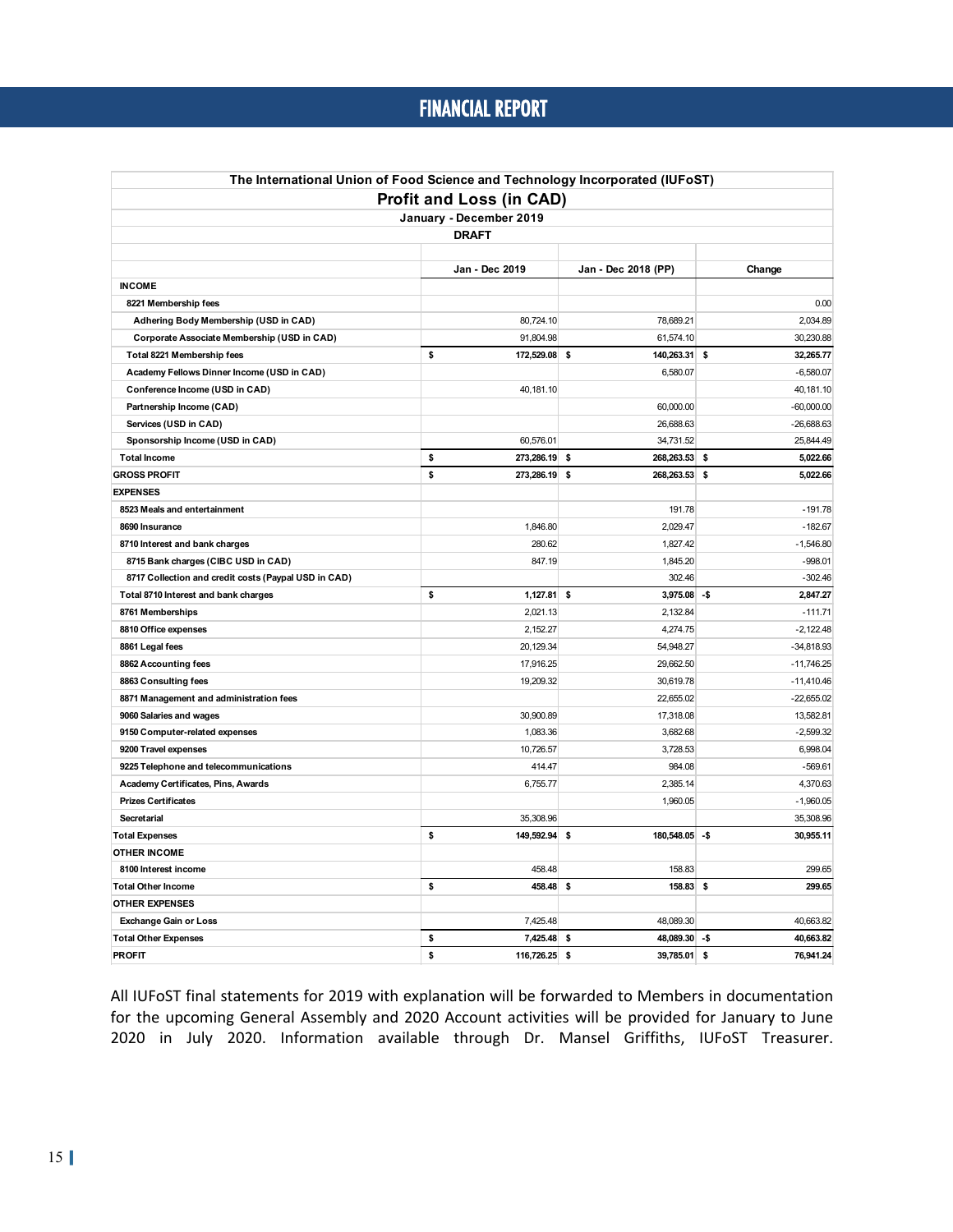# IN REMEMBRANCE

#### **TOMISLAV LOVRIĆ, Professor Emeritus, Croatia, IAFoST Fellow**

Professor Emeritus Tomislav Lovrić, PhD has been generally acknowledged for a long time as a leading expert, scientist and educator in the field of food technology and engineering. His work has been recognized in scientific circles worldwide. His research interests covered food color and flavor stability (particularly flavor retention mechanisms); water activity; and food preservation processes (foam-mat drying, freezing, freeze drying and non-thermal food processing). He authored or co-authored over 80 original scientific papers, over 50 technical papers and 45 food processing plant design studies for food industries in Croatia and abroad.

His peers recognize Dr. Lovrić as the pioneer of food science and technology in Croatia. He was respected for his involvement and creativity in organizing and stimulating scientific research in both academia and the food industry. He established numerous research teams and initiated key courses of study, such as: Food Process Engineering, Fundamentals of Plant Design for Food Industry, Fruit and Vegetable Preservation and Processing, Processes in Food Service (undergraduate study curriculum), and Food Science, Food Processing and Product and Process Development in Food Industry (graduate study curriculum) at the Faculty of Food Technology and Biotechnology, Zagreb University - along with a number of corresponding courses at the Faculty of Food Technology, Strossmayer University in Osijek. He served in a number of positions at these two schools; he co-founded the Osijek School and served as Director of the Institute of Food Technology in Zagreb. He was a Visiting Professor at various institutions in Europe and the USA. Through his long-time scientific and pedagogic work, he has educated a considerable number of prominent scientists and experts, recognized both in Croatia and abroad, who have contributed to the advancement of food science and industry.

He was honored with several awards and decorations for his scientific achievements and public service: Nikola Tesla Award (1982); Ruđer Bošković Medal for scientific achievements (1995); Award of the Croatian Academy of Sciences and Arts for contributions in technical science (1997); National Chamber of Commerce Lifetime Award Zlatna Kuna (The Golden Marten) for scientific achievements (2006) and State Lifetime Award for scientific achievements (2007).

Prof. Lovrić was a Professional Member of the Institute of Food Technologists (IFT), Member Emeritus of the Croatian Academy of Technical Sciences, member of the Scientific Committee for Agriculture and Forestry of the Croatian Academy of Sciences and Arts (and the Section Head, Processing of Agricultural products, of that Committee); the President of the Croatian Society for the Advancement of Nutrition and a Board Member, Production Science (Technical Science Section) of the Croatian Academy of Sciences and Arts, the Fellow of the International Academy of Food Science and Technology (IAFoST).

#### *Dr. Kata Galic, CRoSFoST, Croatia*

#### **BENGT HALLSTROM, Professor Emeritus in Food Engineering, Sweden**

Bengt will always be remembered by his colleagues and students at Faculty of Engineering Lund Univeristy, (LTH) as a truly kind human being. Bengt's generous and open-minded personality permeated his entire life's work, a particular feature of his was his selflessness. He encouraged his students to take their own initiative, was always available to help and support, but kept himself in the background and nothing was more foreign to him than highlighting his role in all the research that brought prominence to his newly established department.